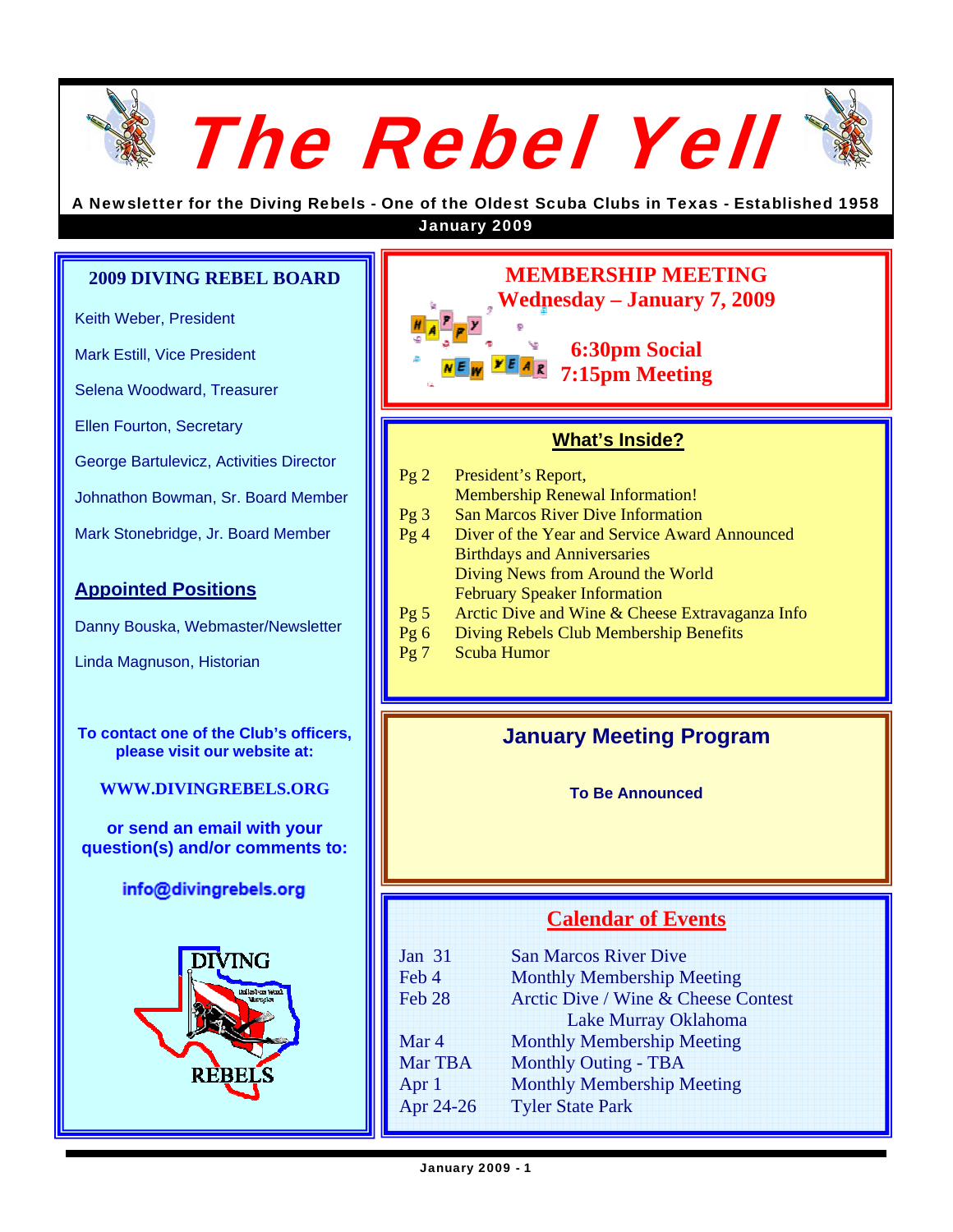## **President's Report**

As we embark on our journey through 2009, I have no doubt we will have some good diving, and probably some not so good. Hopefully by the end of the year we can say we have been some new places as well as visited our traditional favorites. Rest assured that between our propensity to attract rain and requirements to handle Mother Nature's curve balls, there will be some interesting times.

I know I mentioned our re-elected and re-appointed positions last month, but I just wanted to repeat the announcement and my thanks to the Board members for 2009.

Vice-President: Mark Estill Treasurer: Selena Woodward Secretary: Ellen Fourton Sr. Board Member: Johnathon Bowman Jr. Board Member: Mark Stonebridge Webmaster/Editor: Danny Bouska Historian: Linda Magnuson

I hope you all will join in and participate as Outing Magnificos or shutter bugs as we look forward to a wonderful year going diving.

Keith Weber

#### **We Want YOU! To be a Diving Rebel in 2009! Renew your membership or Join Now!**

Be a part of all the fun in 2009 – expand your knowledge, enjoy some diving, make new friends and have a few laughs with long-time friends – all for the low, low prices of \$25 (individual) \$15 (additional member) and \$5 (non-diver). Remember – you have to renew by the March meeting or another initiation fee will apply – so hurry!

Membership Benefits are listed on page 6 of this newsletter and can only be obtained by showing your 2009 Membership Card at the participating dive shops and restaurants. New benefits may be added throughout the year!

WORLOUG SOL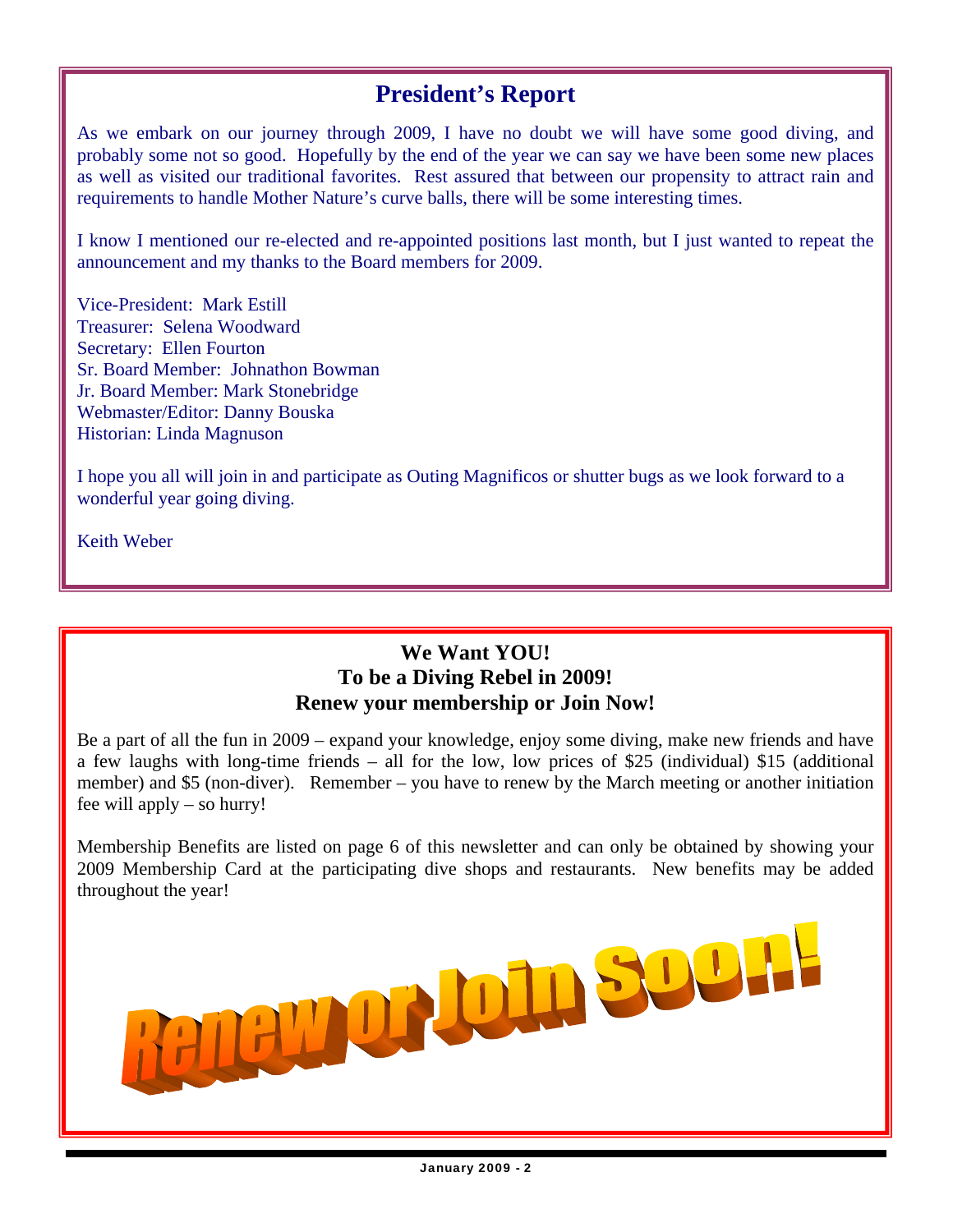# **San Marcos River Dive – January 31, 2009**

This year the discussion was to change up the traditional trip a bit and eat somewhere different for the evening after-dive meal. The exact place has not been determined, but a Thai place near Buda between San Marcos and Austin is the leading nomination among a prospective Board attendee group. That change creates ripples for other aspects that are traditional to the outing such as hotel arrangements and breakfast at the little Mexican place. As a result, provisions for these items are being loosely coordinated through George, but are not being formally arranged.

The dive is planned to begin about 1:30 pm at the campus parking lot of Texas State University - the usual meeting place of the Aquarena Springs Drive bridge (Noted by "**ENTRY**" on the map) and will end at Rio Vista Park (Noted by "**EXIT**" on map). Details for the restaurant and hotel can be determined at the January meeting based upon expected outing attendance and preferences. A follow up email can be circulated later in the month if desired.

For those that were at the December meeting, you heard about the "bubble ride" and you are invited to experience it for yourself as well as pick up a load of garbage so Oggie doesn't have to carry it all. The traditional prizes for largest amount of garbage collected and the most unusual item (as elected by the participants) will be awarded.

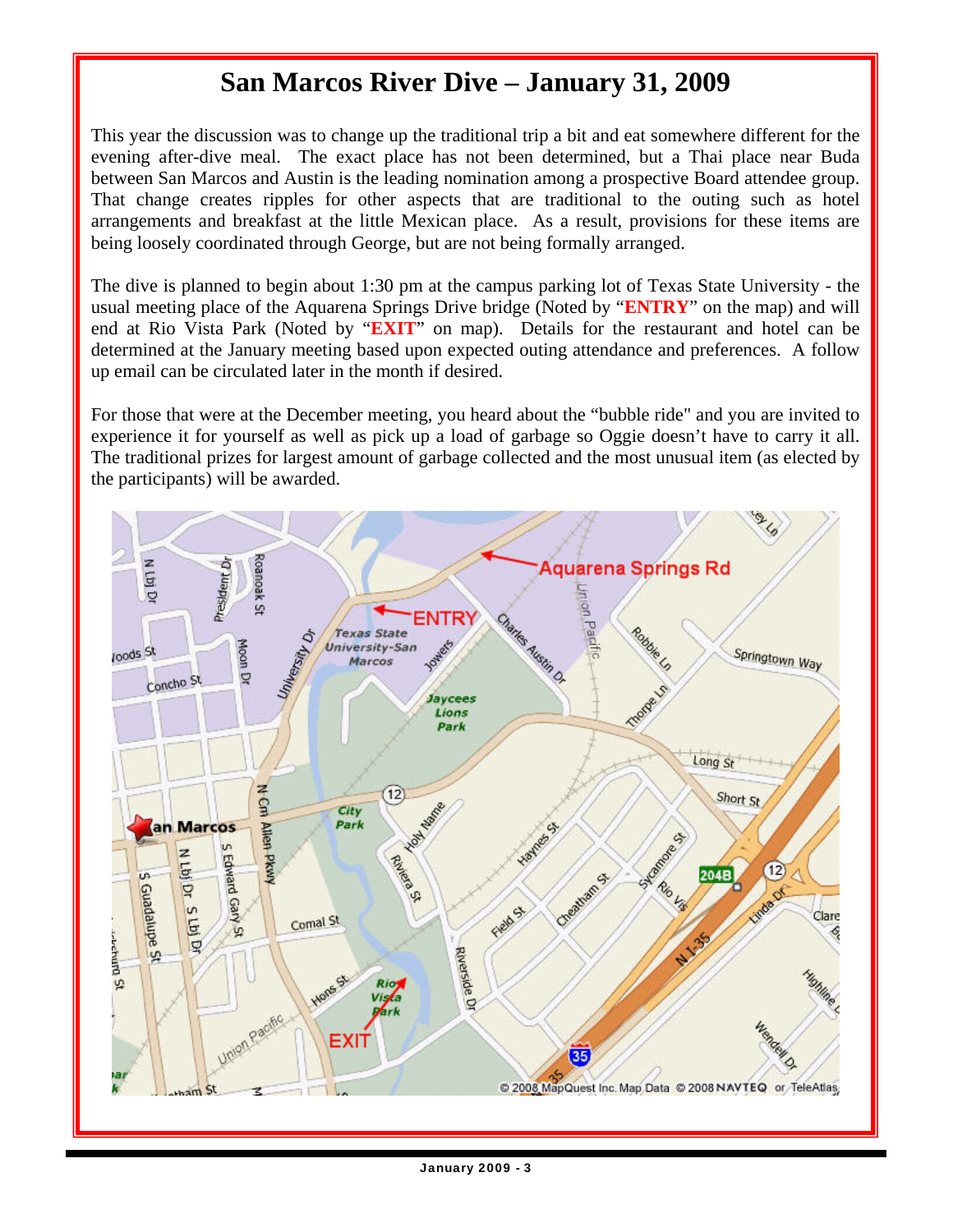### **DIVER OF THE YEAR and SERVICE AWARD ANNOUNCED**

The recipients of the 2008 Diver of the Year and the 2008 Service Award were announced at the Annual Christmas Party.

### **Winner of the 2008 Diver of the Year Award was Keith Weber**

### **Winner of the 2008 Service Award was Keith Weber**



## **February Speaker**

We are fortunate to have Mead Sams with the Army Corp of Engineers speak to us about water in Texas. The Corps of Engineers is the number one federal provider of outdoor recreation, managing more than 12 million acres of land and water for natural resources and public recreation benefits. The Corps' 2,476 recreation sites at 423 projects offer a wide range of opportunities and facilities for outdoor recreation.

Please join us as we learn more about the many lakes we often dive!

### **Diving News from Around the World**

*Fifth of corals dead: only emission cuts can save the rest, says IUCN*

The world has lost 19 percent of its coral reefs, according to the 2008 global update of the world's reef status. The report, released by the Global Coral Reef Monitoring Network, shows that if current trends in carbon dioxide emissions continue, many of the remaining reefs may be lost over the next 20 to 40 years.

http://www.news.scubatravel.co.uk/2008/12/fifth-of-coralsdead-only-emission-cuts.html

#### *Coral Reef Loss Suggests Global Extinction Event*

The world is on the brink of a massive extinction event, according to the United Nations. Rapid releases of greenhouse gas emissions are changing habitats at a rate faster than many of the world's species can tolerate. "Indeed the world is currently facing a sixth wave of extinctions, mainly as a result of human impacts," said Achim Steiner, executive director of the U.N. Environment Program. The latest global coral reef assessment estimates that 19 percent of the world's coral reefs are dead. Their major threats include warming sea-surface temperatures and expanding seawater acidification. "If nothing is done to substantially cut emissions, we could effectively lose coral reefs as we know them, with major coral extinctions," said Clive Wilkinson of the Global Coral Reef Monitoring Network. Overfishing, pollution, and invasive species continue to be risks as well, according to the International Union for the Conservation of Nature (IUCN).

http://www.enn.com/top\_stories/article/38850

#### *A Sea of Rubbish*

Plastics do not just end up in landfills or pollute city streets. They also twirl inside massive ocean gyres that draw in debris from the coasts without leaving any chance of escape. The most well-known is the Great Pacific Garbage Patch that floats inside the North Pacific Gyre between San Francisco and Japan. This massive trash vortex, roughly the size of Texas, consists of an estimated 100 million tons of plastic debris continuously powered by currents in a clockwise fashion. Toothbrushes, umbrella handles, toys and soda bottles make up some of the material floating on the surface of the water. Most of the pollution is made up, however, of tiny pieces of plastic resting just below the surface, too tough for consumption by bacteria. Greenpeace estimates that there are one million items floating inside each square kilometer of the Great Pacific Garbage Patch. The result is a sea of rubbish that harms marine life.

http://www.enn.com/press\_releases/2756

Printed with permission Copyright SCUBA Travel - http://www.scubatravel.co.uk/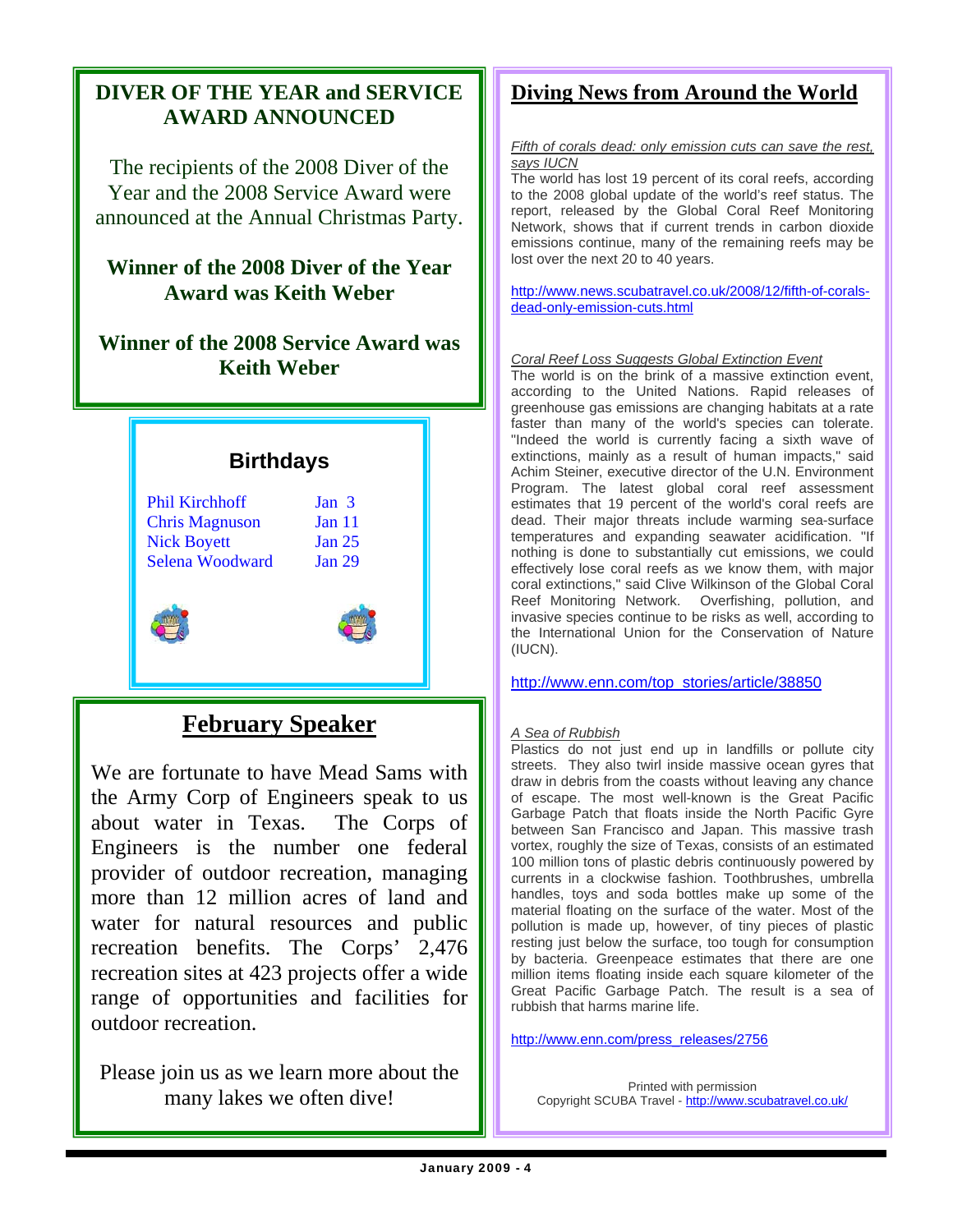## **Wine and Cheese Extravaganza Marietta's Landing, Lake Murray, OK February 28 – March 1**

Be sure to add this event to your calendar and make your plans to attend this event. We don't want to jinx anything, but are sure glad we have had some rain in recent days and perhaps can avoid the scare of a burn ban this year. This is our signature event and fund raiser and we coordinate it with the Scubadillo Dive Club. The Arctic Dive is a very fun event and is probably one of Keith's favorites since his pyromaniac side gets exercised.

It has been only in recent years that our wood supply has outlasted our ability to stay awake and burn it – **bring wood**. We hope that will be the case again this year as the bonfire rages to satisfy the need for heat on a chilly night and provides warmth for a ring of chairs for mingling and reminiscing.

Some details are still being worked out, but planning is underway. We hope to have Steve Sadler's wonderful smoked meats and who knows maybe a turkey will get fried. So stay tuned as there will be more to follow.

The prices remain the same as the last several years with advance purchase for \$10 until Feb 20. Feb 21 through the event is \$13.

It looks as if we are competing with the dance group again this year so call Marsha at 800- 257-0322 to check availability of cabins and get on a waiting list if necessary. Otherwise, plenty of camping space with heated restrooms is available at Marietta Landing. Sites w/water & electricity are \$15 & \$18. Tent sites w/o are \$8.

Diving is loosely planned for about 1 pm Saturday. Dry suit availability is still undetermined.

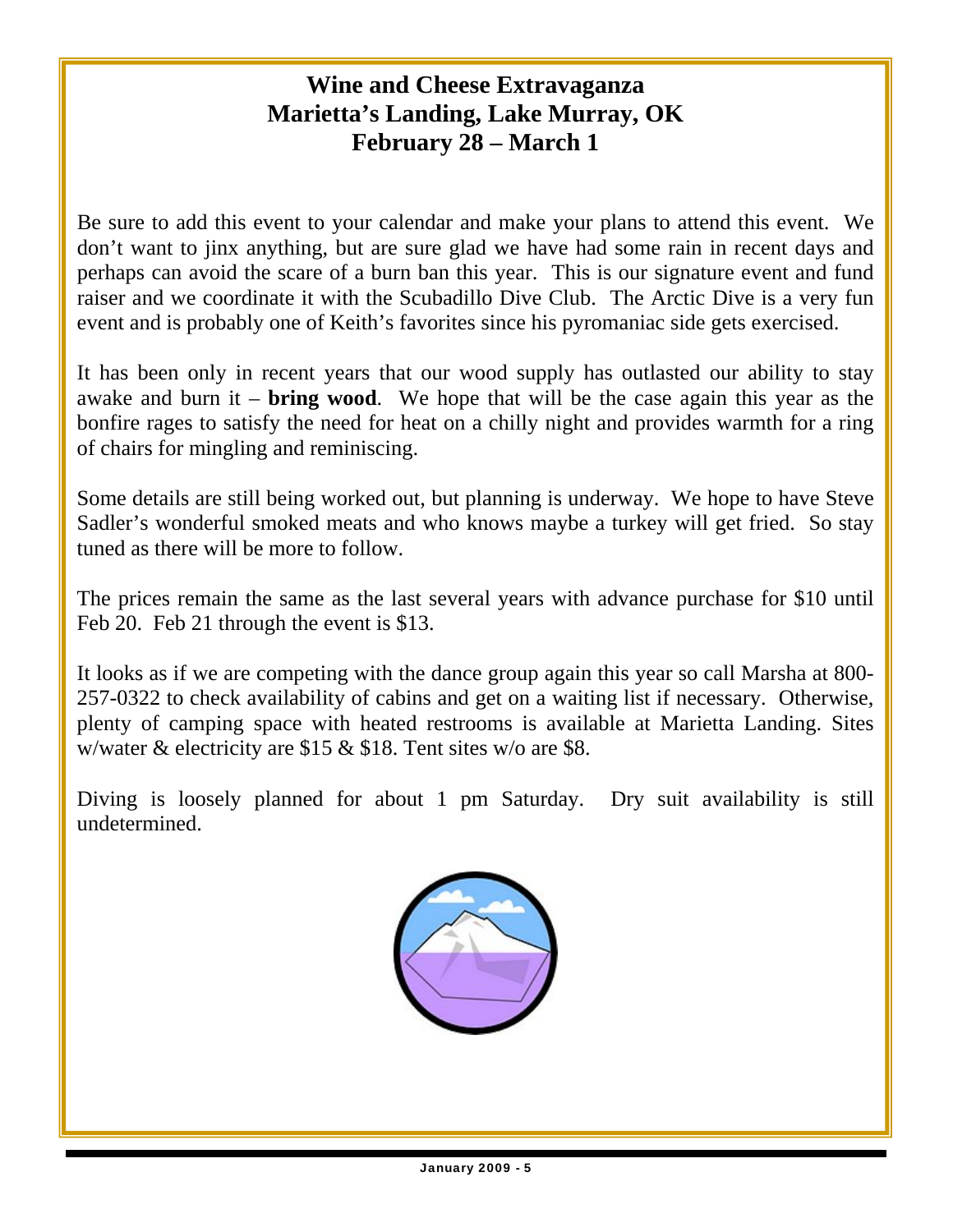## **Joining the Diving Rebels Scuba Club has many advantages:**

- **Membership in one of the oldest diving club in Texas.**
- **Gives the diver an opportunity to meet people with a common interest.**
- **Divers can learn from and socialize with one another in friendly surroundings.**
- **Monthly meetings with guest speakers who educate the audience on topics related to diving such as; artifact restoration, shipwrecks, travel destinations, new technology, photography, equipment maintenance, etc.**
- **A dive club is a great place to hang out with friends and learn. Keep your diving skills current!!**
- **Group discounts on dive trips and equipment purchases and rentals at local dive shops.**
- **Member-first club trips (only spots not booked by members offered to non members)**
- **Diving is more fun in a group.**
- **Monthly Newsletter with club and scuba related news and events**
- **Monthly outings to a variety of destinations in Texas, Oklahoma, Arkansas, and the Caribbean**
- **Club outings...........No buddy, no worries, friends & family, bring them too, these are family oriented events. It's the best value you will get anywhere with heaps of company, a lot of fun, and maybe one of many memorable dives.**
- **Free Diving Rebels T-Shirt upon joining**
- **In addition to the benefits listed above, local dive shops, restaurants, and businesses support our club through the following discounts and benefits. Show your membership card to these supporters and pay for your membership many times!**

| <b>Arlington Scuba:</b>   | 10% discount and Free Air on Wednesdays.<br>Limit 1 fill per member per Wednesday. |
|---------------------------|------------------------------------------------------------------------------------|
| <b>Grapevine Scuba:</b>   | 10\% discount and 5 free air fills                                                 |
| <b>Scuba Toys:</b>        | <b>6</b> free air fills                                                            |
| <b>Tiger Shark Scuba:</b> | 10\% discount and 5 free air fills                                                 |
| <b>We B Divin':</b>       | 10% discount and 6 free air fills                                                  |
|                           | Vision City of Lake Worth: 15% discount on Sea Vision Prescription Dive Mask       |

**Total savings in air fills alone could be over \$300 or over 12 times your membership dues!**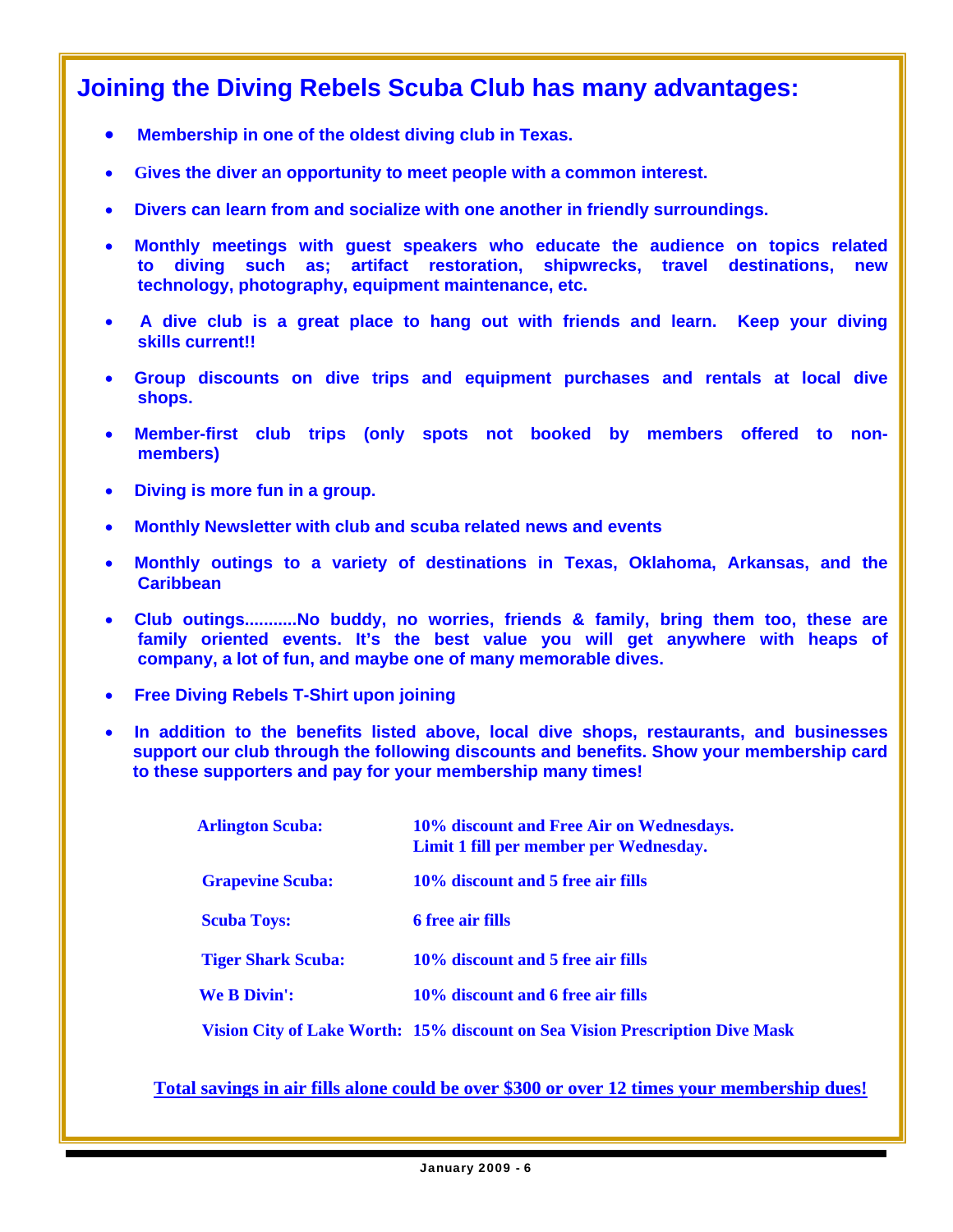# **SCUBA HUMOR**

Top 10 Ways to Lose an Annoying Buddy FAST

- 10) Give your buddy "I'll follow you" signal and then go in the opposite direction.
- 9) Send him back to our boat for more air.
- 8) Tell him to meet you on the "anchor line" on a drift dive.
- 7) Two words--camouflage wetsuit.
- 6) Tell him you spent a lot of money for this dive and you want to get the maximum bottom time possible. So the plan is for one person to breathe all his air then share air with his buddy, then do an emergency ascent from 45 meters.
- 5) Let him enter the shipwreck first, then close and lock the door.
- 4) While gearing up, tell him not to pay attention to the large pus filled sores on and in your mouth. If he needs air, you'll be there.
- 3) Blow up heaps of party balloons on the boat using his regulator.
- 2) Paint "FULL" needles on his gauges and remove the real ones.
- 1) Confess you never really got certified, you're just using a Qualified Diver card you found while walking on a beach.



10 Reasons Santa Claus Doesn't Dive

- 10) He's jolly enough without getting narced.
- 9) Still mourning the mysterious disappearance of his dive buddy, Frosty the Snowman, while diving in the Bahamas.
- 8) He hates it when his dry suit leaks and his fuzzy red woolies get wet.
- 7) Rudolph's nose shorts out under water.
- 6) His sleigh failed Marine and Harbours inspection.
- 5) He's nervous because great white sharks have made the "naughty" list for 25 years running.
- 4) Wet suits not available in "jolly old elf" XXXXL sizes.
- 3) That big white beard makes it impossible to get a good seal on his mask.
- 2) Have you tried to get 32 fins on little reindeer feet.
- 1) His elf-produced wooden regulator is dangerous at any depth!